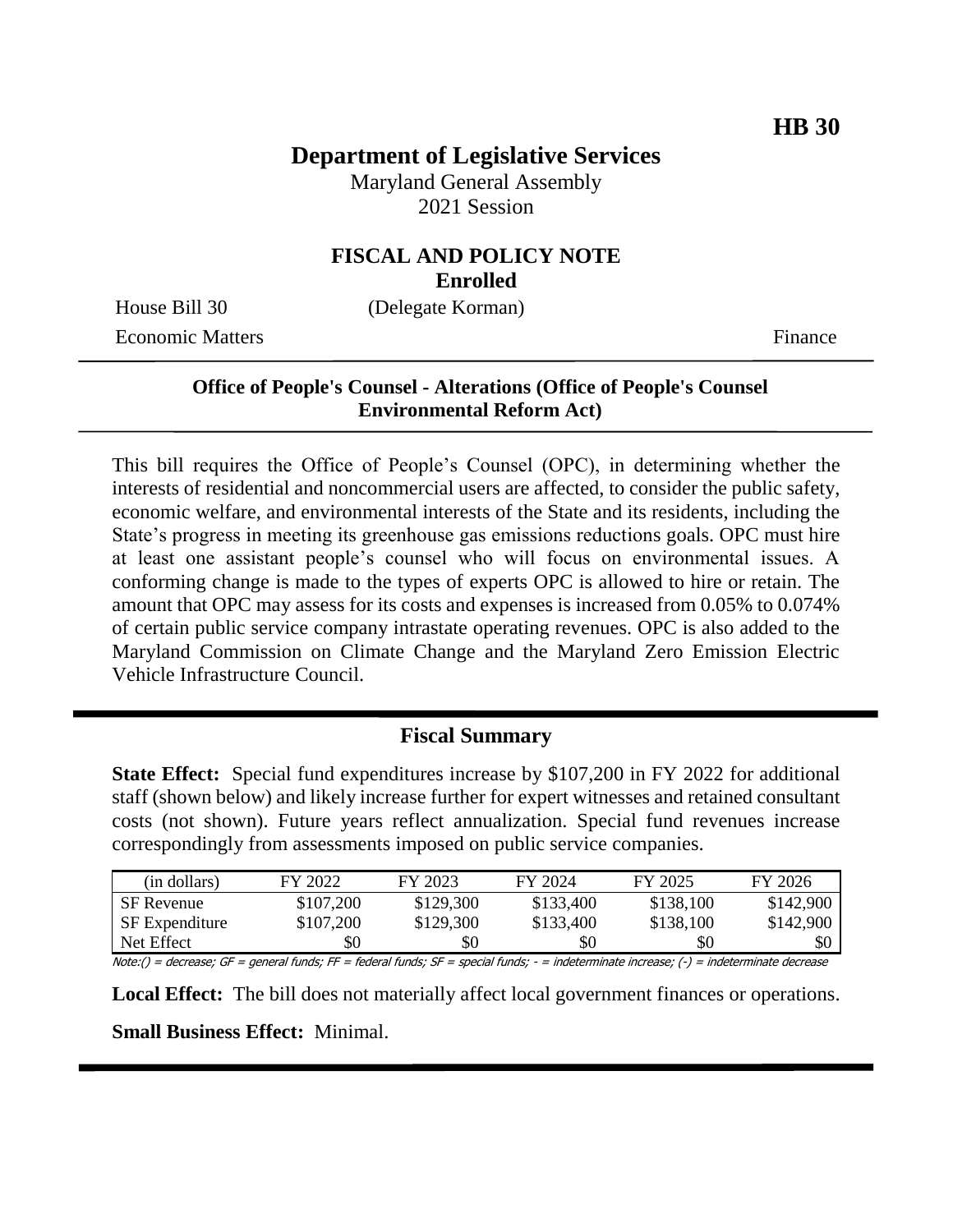# **Analysis**

**Current Law:** Broadly, OPC represents the interests of residential and noncommercial users of natural gas, electricity, telephone, and private water service before the Public Service Commission (PSC), various federal regulatory commissions, and the courts. Specific authorities and requirements include:

- OPC must evaluate each matter pending before PSC to determine if the interests of residential and noncommercial users are affected, and if OPC determines that to be so, OPC must appear before PSC and courts on behalf of the State and its residents in each matter or proceeding over which PSC has original jurisdiction;
- OPC may retain or hire experts in relevant fields;
- as OPC considers necessary, OPC must conduct investigations and request PSC to initiate proceedings to protect the interests of residential and noncommercial users; and
- OPC is entitled to the assistance of PSC staff if the staff determines that the assistance is consistent with the staff's responsibilities and if the staff and OPC agree that the assistance, in a particular matter, is consistent with their respective interests.

**State Fiscal Effect:** Under current law, the costs and expenses of PSC and OPC are paid by the public service companies (electric companies, gas companies, and others) that are subject to PSC jurisdiction through an annual assessment, subject to specified requirements. The total assessment charged to a public service company in a fiscal year may not exceed 0.25% of a company's gross operating revenues derived from intrastate utility and electricity supplier operations for expenses incurred by PSC and 0.05% for expenses incurred by OPC.

The full cost of expanding OPC's purview under the bill is unknown. At a minimum, OPC costs must include at least one assistant people's counsel who will focus on environmental issues. Costs are also likely to include expert witnesses and retained consultants, although OPC cannot estimate the magnitude of such costs at this time. For context:

- OPC has 19 positions, its fiscal 2020 budget was \$4.0 million, and its fiscal 2021 budget is \$4.2 million; and
- OPC's maximum annual budget under the current assessment cap is about \$5.3 million; under the bill, it is about \$7.8 million.

Accordingly, special fund expenditures for OPC increase by *at least* \$107,169 in fiscal 2022, which accounts for the bill's October 1, 2021 effective date. This estimate reflects the cost of hiring one assistant people's counsel to focus on environmental issues

HB 30/ Page 2